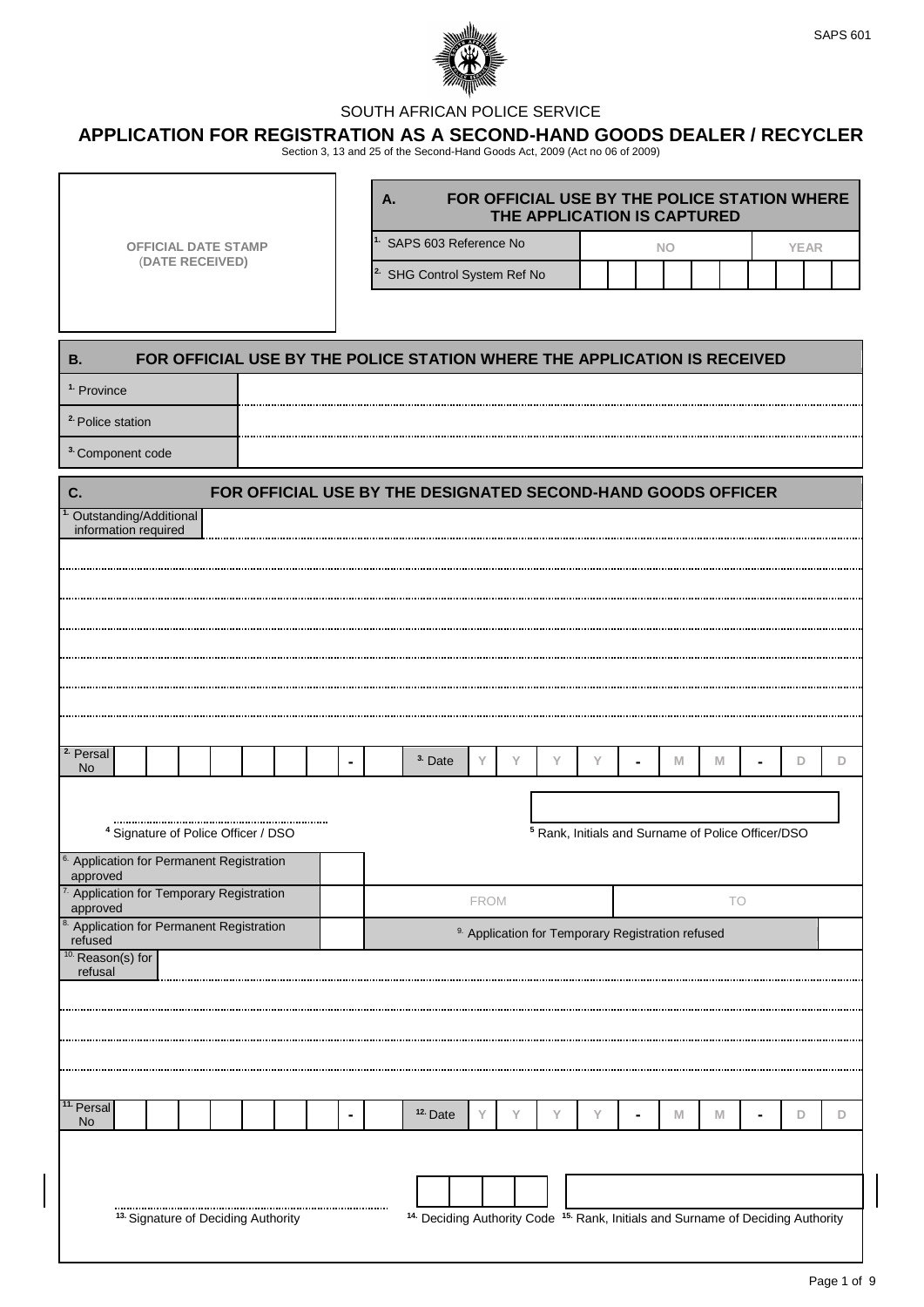| D.                                                                                         |                                        | <b>TYPE OF REGISTRATION</b> (Indicate with an X)                                        |                                                     |                |  |
|--------------------------------------------------------------------------------------------|----------------------------------------|-----------------------------------------------------------------------------------------|-----------------------------------------------------|----------------|--|
| <sup>1.</sup> Permanent<br>Registration                                                    | <sup>2</sup> Temporary<br>Registration | <sup>3.</sup> Period (dates) for which Temporary<br>Registration is required            | <b>FROM</b>                                         | T <sub>O</sub> |  |
| 4. Indicate the Principal Business Activity (Indicate with an X)                           |                                        |                                                                                         |                                                     |                |  |
| <b>General Dealer</b>                                                                      |                                        | Auctioneer                                                                              | <b>Scrap Metal Dealer</b>                           |                |  |
| <b>Motor Vehicle Dealer</b>                                                                |                                        | Jeweller                                                                                | Recycler                                            |                |  |
| 5. Indicate the Sub-Category of trade (Indicate with an X)                                 |                                        |                                                                                         |                                                     |                |  |
| Pawnbroker                                                                                 |                                        | <b>Communication Equipment Dealer</b>                                                   | <b>Antiques Dealer</b>                              |                |  |
| <b>Book Dealer</b>                                                                         |                                        | <b>Vehicle Dealer</b>                                                                   | <b>Motor Vehicle Dealer</b>                         |                |  |
| <b>Vehicle Parts Dealer</b>                                                                |                                        | Motor Vehicle Parts Dealer                                                              | Auctioneer                                          |                |  |
| Jeweller                                                                                   |                                        | Vehicle Tyre Dealer                                                                     | <b>Panel Beater</b>                                 |                |  |
| <b>Electronic Equipment Dealer</b>                                                         |                                        | Other                                                                                   | If other, Name:                                     |                |  |
|                                                                                            |                                        | 6. Indicate the Type of Goods (as per Schedule 1 and 2 of the Act) (Indicate with an X) |                                                     |                |  |
| Household and office<br>equipment                                                          |                                        | Communication equipment (Cell Phones)                                                   | Bicycles or any part or accessory<br>thereof        |                |  |
| Factory equipment and<br>machinery or any part or<br>accessory thereof                     |                                        | Photographic or optical instruments or any<br>part or accessory thereof                 | Antique goods                                       |                |  |
| Valuables                                                                                  |                                        | Sporting equipment                                                                      | <b>Books</b>                                        |                |  |
| Shop-fitting equipment                                                                     |                                        | Agricultural implements                                                                 | Jewellery                                           |                |  |
| Unwrought precious metal<br>defined in the Precious Metal<br>Act, 2005(Act No. 27 of 2005) |                                        | Motor vehicles                                                                          | Vehicles                                            |                |  |
| Motor vehicle parts                                                                        |                                        | Vehicle parts                                                                           | Tyres of any vehicle/motor vehicle<br>or motorcycle |                |  |
| <b>Controlled Metals</b>                                                                   |                                        | Other                                                                                   | If other, Name:                                     |                |  |

| Е.                                                                                  |  |  | <b>PARTICULARS OF APPLICANT</b><br>INCLUDING RESPONSIBLE PERSON(S) AND MANAGER(S) |                           |  |                                                                                                    |                |  |  |  |
|-------------------------------------------------------------------------------------|--|--|-----------------------------------------------------------------------------------|---------------------------|--|----------------------------------------------------------------------------------------------------|----------------|--|--|--|
| (i) NATURAL PERSON                                                                  |  |  |                                                                                   |                           |  |                                                                                                    |                |  |  |  |
| <sup>1.</sup> Type of citizenship applicable on Natural Person (Indicate with an X) |  |  |                                                                                   | <sup>1.1</sup> SA citizen |  | <sup>1.2</sup> Non-SA citizen (In case of a non-SA citizen<br>submit proof of permanent residence) |                |  |  |  |
| <sup>2.</sup> Surname                                                               |  |  |                                                                                   |                           |  | <sup>3.</sup> Initial(s)                                                                           |                |  |  |  |
| <sup>4</sup> Full name(s)                                                           |  |  |                                                                                   |                           |  |                                                                                                    |                |  |  |  |
| <sup>5.</sup> Identity number of<br>applicant                                       |  |  |                                                                                   | $\blacksquare$            |  |                                                                                                    | $\blacksquare$ |  |  |  |
| 6.1 Passport number of<br>applicant (if any)                                        |  |  |                                                                                   |                           |  | 6.2 Country                                                                                        | of Issue       |  |  |  |
| <sup>7</sup> Residential address                                                    |  |  |                                                                                   |                           |  |                                                                                                    |                |  |  |  |
|                                                                                     |  |  |                                                                                   |                           |  | <sup>8.</sup> Postal Code                                                                          |                |  |  |  |
| <sup>9.</sup> Name under which business will be conducted                           |  |  |                                                                                   |                           |  |                                                                                                    |                |  |  |  |
| <sup>10.</sup> Business address                                                     |  |  |                                                                                   |                           |  |                                                                                                    |                |  |  |  |
|                                                                                     |  |  |                                                                                   |                           |  | <sup>11.</sup> Postal Code                                                                         |                |  |  |  |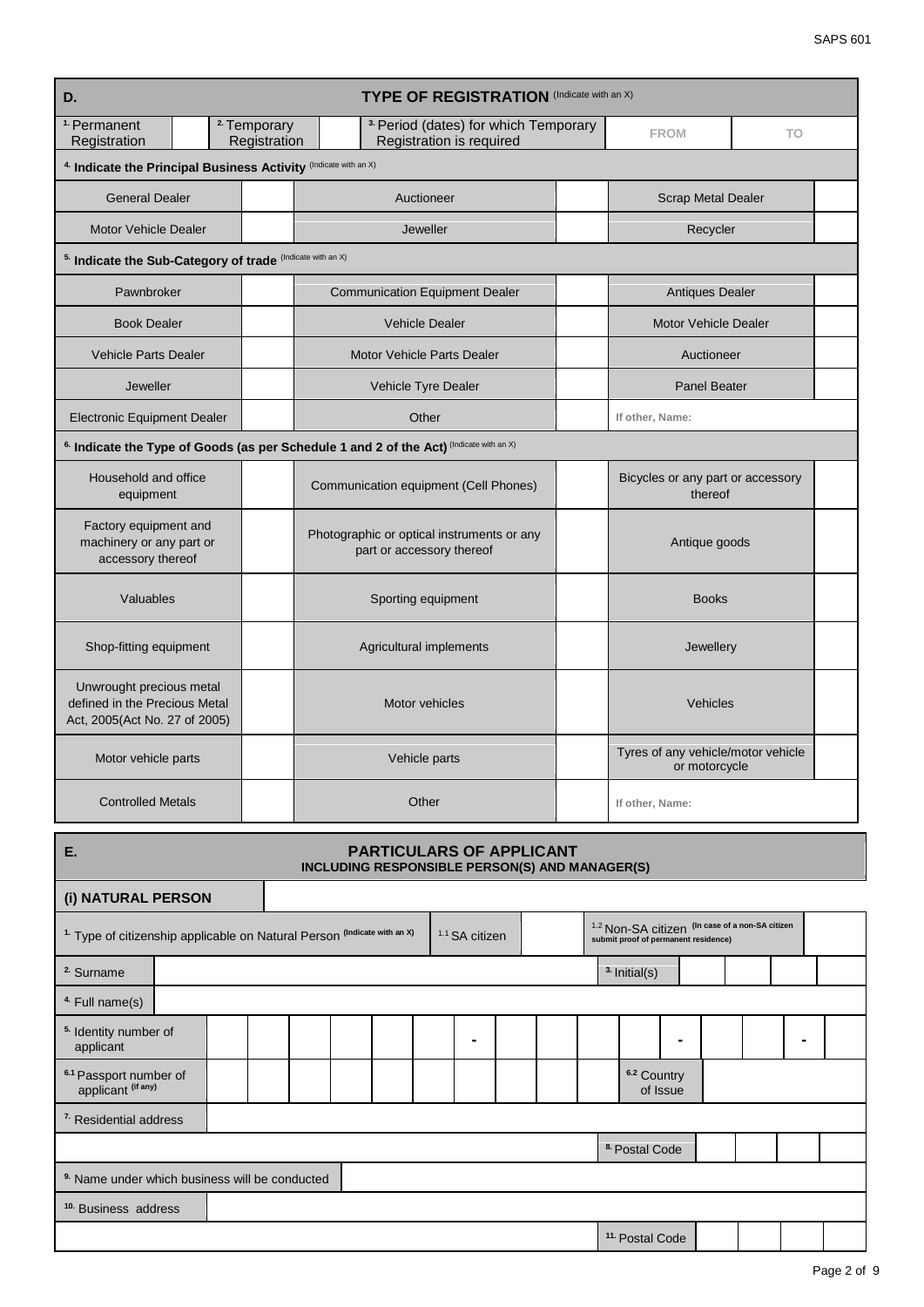| <sup>12</sup> Postal address  |                                 |                                  |                           |  |  |  |
|-------------------------------|---------------------------------|----------------------------------|---------------------------|--|--|--|
|                               |                                 |                                  | <sup>13</sup> Postal Code |  |  |  |
|                               | <sup>14.1</sup> Home Tel No     | <sup>14.2</sup> Cellphone number |                           |  |  |  |
| <sup>14</sup> Contact details | <sup>14.3</sup> Business Tel No | $14.4$ Fax No                    |                           |  |  |  |
|                               | <sup>14.5</sup> E-mail address  |                                  |                           |  |  |  |
| (ii) JURISTIC PERSON          |                                 |                                  |                           |  |  |  |

| <sup>15.</sup> OTHER BODIES (mark with an X)                        |                                 | Company                              | Close<br>Corporation |  | <b>Trust</b> |                                 | Partnership                |  | Other |  |
|---------------------------------------------------------------------|---------------------------------|--------------------------------------|----------------------|--|--------------|---------------------------------|----------------------------|--|-------|--|
|                                                                     |                                 | If "Other" indicate the Type of Body |                      |  |              |                                 |                            |  |       |  |
| <sup>16.</sup> Registered name of Business                          |                                 |                                      |                      |  |              |                                 |                            |  |       |  |
| <sup>17.</sup> "Trading As" name of Business                        |                                 |                                      |                      |  |              |                                 |                            |  |       |  |
| <sup>18.</sup> Business Registration number<br>(See "Other Bodies") |                                 |                                      |                      |  |              |                                 |                            |  |       |  |
| <sup>19.</sup> Business Address                                     |                                 |                                      |                      |  |              |                                 |                            |  |       |  |
|                                                                     |                                 |                                      |                      |  |              |                                 | <sup>20.</sup> Postal Code |  |       |  |
| <sup>21.</sup> Postal address of Business                           |                                 |                                      |                      |  |              |                                 |                            |  |       |  |
|                                                                     |                                 |                                      |                      |  |              |                                 | <sup>22.</sup> Postal Code |  |       |  |
| <sup>23.</sup> Business contact                                     | <sup>23.1</sup> Business Tel No |                                      |                      |  |              | <sup>23.2</sup> Business Fax No |                            |  |       |  |
| details                                                             | 23.3 Business E-mail address    |                                      |                      |  |              |                                 |                            |  |       |  |

| (iii) RESPONSIBLE PERSON                                                                 |                      |  |  |  |                            |              |                                                                                          |          |  |  |
|------------------------------------------------------------------------------------------|----------------------|--|--|--|----------------------------|--------------|------------------------------------------------------------------------------------------|----------|--|--|
| <sup>24.</sup> Type of citizenship applicable on Responsible Person (Indicate with an X) |                      |  |  |  | <sup>24.1</sup> SA citizen |              | 24.2 Non-SA citizen (In case of a non-SA<br>citizen submit proof of permanent residence) |          |  |  |
| <sup>25.</sup> Surname                                                                   |                      |  |  |  |                            |              | <sup>26.</sup> Initial(s)                                                                |          |  |  |
| $27.$ Full name(s)                                                                       |                      |  |  |  |                            |              |                                                                                          |          |  |  |
| <sup>28.</sup> Identity number of<br>Responsible Person                                  |                      |  |  |  |                            |              |                                                                                          |          |  |  |
| <sup>28.1</sup> Passport number of<br>Responsible Person (if any)                        |                      |  |  |  |                            |              | <sup>28.2</sup> Country                                                                  | of Issue |  |  |
| <sup>29.</sup> Residential address of Responsible Person                                 |                      |  |  |  |                            |              |                                                                                          |          |  |  |
|                                                                                          |                      |  |  |  |                            |              | <sup>30.</sup> Postal Code                                                               |          |  |  |
| 31. Postal address of Responsible Person                                                 |                      |  |  |  |                            |              |                                                                                          |          |  |  |
|                                                                                          |                      |  |  |  |                            |              | <sup>32.</sup> Postal Code                                                               |          |  |  |
|                                                                                          | 33.1 Home Tel No     |  |  |  |                            |              | 33.2 Cellphone number                                                                    |          |  |  |
| 33. Contact details of<br>Responsible Person                                             | 33.3 Business Tel No |  |  |  |                            | 33.4 Fax No. |                                                                                          |          |  |  |
|                                                                                          | 33.5 E-mail address  |  |  |  |                            |              |                                                                                          |          |  |  |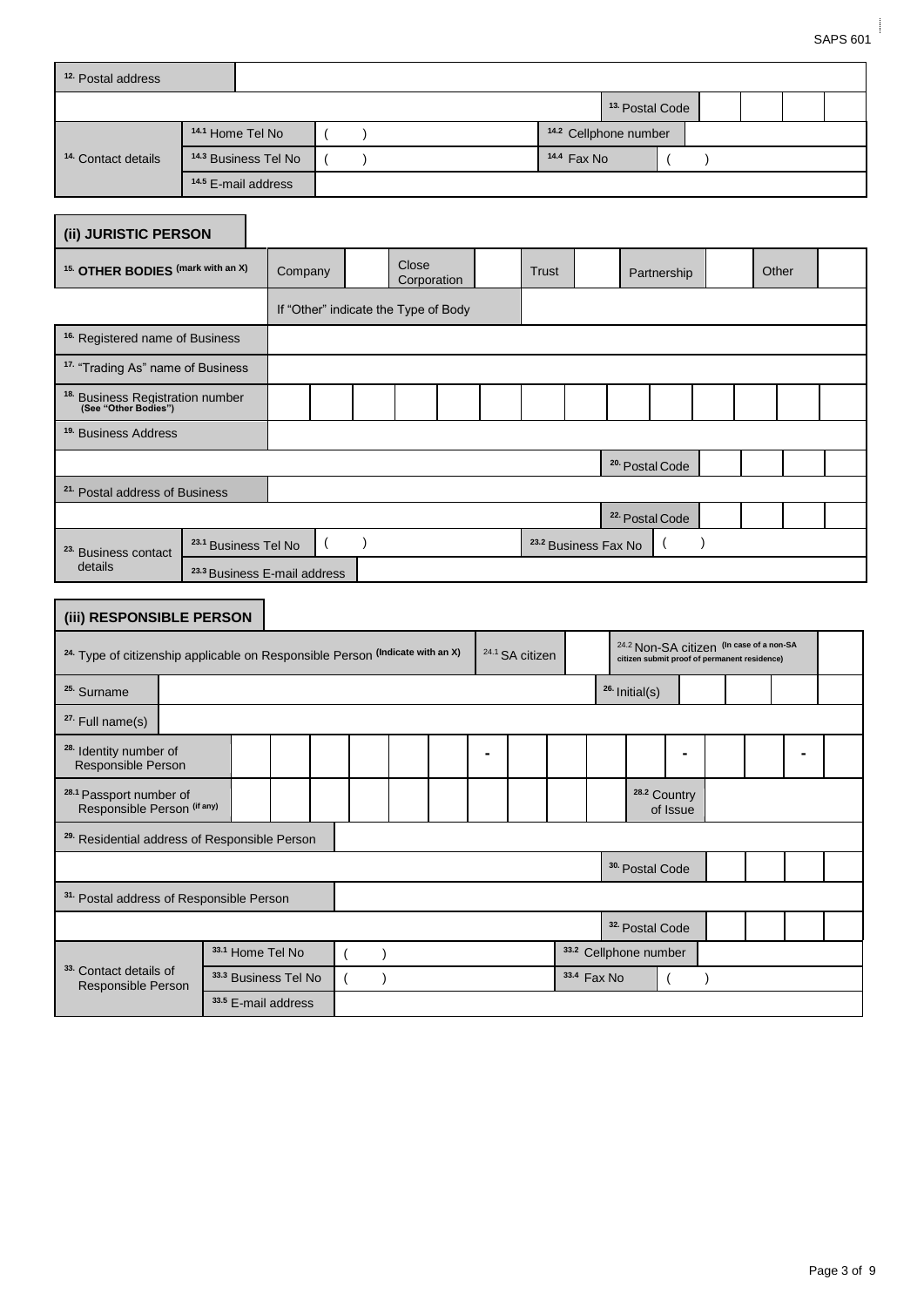| (iv) MANAGEMENT OF BUSINESS                                                                                                                                                                                                       |            |        |                |                  |                |             |           |                      |                          |   |   |            |                |   |           |                                            |   |   |
|-----------------------------------------------------------------------------------------------------------------------------------------------------------------------------------------------------------------------------------|------------|--------|----------------|------------------|----------------|-------------|-----------|----------------------|--------------------------|---|---|------------|----------------|---|-----------|--------------------------------------------|---|---|
| <sup>34</sup> PARTICULARS OF PERSON(S) RESPONSIBLE FOR THE MANAGEMENT OR DAY-TO-DAY CONTROL OF THE BUSINESS (INCLUDING DIRECTORS OF A COMPANY, MEMBERS OF A CLOSE CORPORATION, TRUSTEES OF A TATUST OR PARTNERS OF A PARTNERSHIP) |            |        |                |                  |                |             |           |                      |                          |   |   |            |                |   |           |                                            |   |   |
|                                                                                                                                                                                                                                   | Full names |        |                |                  |                | Surname     |           |                      | Identity/Passport number |   |   |            |                |   |           | Capacity                                   |   |   |
|                                                                                                                                                                                                                                   |            |        |                |                  |                |             |           |                      |                          |   |   |            |                |   |           |                                            |   |   |
|                                                                                                                                                                                                                                   |            |        |                |                  |                |             |           |                      |                          |   |   |            |                |   |           |                                            |   |   |
|                                                                                                                                                                                                                                   |            |        |                |                  |                |             |           |                      |                          |   |   |            |                |   |           |                                            |   |   |
|                                                                                                                                                                                                                                   |            |        |                |                  |                |             |           |                      |                          |   |   |            |                |   |           |                                            |   |   |
|                                                                                                                                                                                                                                   |            |        |                |                  |                |             |           |                      |                          |   |   |            |                |   |           |                                            |   |   |
|                                                                                                                                                                                                                                   |            |        |                |                  |                |             |           |                      |                          |   |   |            |                |   |           |                                            |   |   |
|                                                                                                                                                                                                                                   |            |        |                |                  |                |             |           |                      |                          |   |   |            |                |   |           |                                            |   |   |
|                                                                                                                                                                                                                                   |            |        |                |                  |                |             |           |                      |                          |   |   |            |                |   |           |                                            |   |   |
|                                                                                                                                                                                                                                   |            |        |                |                  |                |             |           |                      |                          |   |   |            |                |   |           |                                            |   |   |
|                                                                                                                                                                                                                                   |            |        |                |                  |                |             |           |                      |                          |   |   |            |                |   |           |                                            |   |   |
| F.                                                                                                                                                                                                                                |            |        |                |                  |                |             |           | <b>OTHER DETAILS</b> |                          |   |   |            |                |   |           |                                            |   |   |
| <sup>1</sup> Are you a registered Credit Provider engaging in pawn transactions within the meaning of the National Credit Act, 2005 (Act No. 34 of 2005) (Indicate with an X. If "YES", submit full details)                      |            |        |                |                  |                |             |           |                      |                          |   |   | <b>YES</b> |                |   |           |                                            |   |   |
|                                                                                                                                                                                                                                   |            |        |                |                  |                |             |           |                      |                          |   |   |            |                |   | <b>NO</b> |                                            |   |   |
|                                                                                                                                                                                                                                   |            |        |                |                  |                |             |           |                      |                          |   |   |            |                |   |           |                                            |   |   |
|                                                                                                                                                                                                                                   |            |        |                |                  |                |             |           |                      |                          |   |   |            |                |   |           |                                            |   |   |
|                                                                                                                                                                                                                                   |            |        |                |                  |                |             |           |                      |                          |   |   |            |                |   |           |                                            |   |   |
| <sup>2</sup> Are you a member of an Accredited SHG Dealers' Association? (Indicate with an X)                                                                                                                                     |            |        |                |                  |                |             |           |                      | <b>YES</b>               |   |   | <b>NO</b>  |                |   |           | If "YES", submit the<br>following details: |   |   |
| <sup>3.</sup> Name of Accredited SHG Association                                                                                                                                                                                  |            |        |                |                  |                |             |           |                      |                          |   |   |            |                |   |           |                                            |   |   |
| <sup>4.</sup> Accreditation number of the Accredited SHG Association                                                                                                                                                              |            |        |                |                  |                |             |           |                      |                          |   |   |            |                |   |           |                                            |   |   |
| <sup>5.</sup> Membership number                                                                                                                                                                                                   |            |        |                |                  |                |             |           |                      |                          |   |   |            |                |   |           |                                            |   |   |
| 5.1 Date joined                                                                                                                                                                                                                   | Y<br>Y     | Y<br>Y | $\blacksquare$ | $\mathbb M$<br>M | $\blacksquare$ | D<br>$\Box$ |           | 5.2 Expiry date      | Y                        | Y | Y | Υ          | $\blacksquare$ | M | M         | $\blacksquare$                             | D | D |
|                                                                                                                                                                                                                                   |            |        |                |                  |                |             |           |                      |                          |   |   |            |                |   |           |                                            |   |   |
| <sup>6.</sup> Is a copy of the applicable Government Gazette attached indicating exemptions?                                                                                                                                      |            |        |                |                  |                |             |           |                      | <b>YES</b>               |   |   |            | <b>NO</b>      |   |           | If "NO", state<br>reasons                  |   |   |
|                                                                                                                                                                                                                                   |            |        |                |                  |                |             | Reason(s) |                      |                          |   |   |            |                |   |           |                                            |   |   |
|                                                                                                                                                                                                                                   |            |        |                |                  |                |             |           |                      |                          |   |   |            |                |   |           |                                            |   |   |
|                                                                                                                                                                                                                                   |            |        |                |                  |                |             |           |                      |                          |   |   |            |                |   |           |                                            |   |   |
|                                                                                                                                                                                                                                   |            |        |                |                  |                |             |           |                      |                          |   |   |            |                |   |           |                                            |   |   |
| 7. Motivate the purpose for which a Certificate of Registration / Temporary Registration* to trade in second-hand                                                                                                                 |            |        |                |                  |                |             |           |                      |                          |   |   |            |                |   |           |                                            |   |   |
| goods is required (*Delete where applicable)                                                                                                                                                                                      |            |        |                |                  |                |             |           |                      |                          |   |   |            |                |   |           |                                            |   |   |
|                                                                                                                                                                                                                                   |            |        |                |                  |                |             |           |                      |                          |   |   |            |                |   |           |                                            |   |   |
|                                                                                                                                                                                                                                   |            |        |                |                  |                |             |           |                      |                          |   |   |            |                |   |           |                                            |   |   |
|                                                                                                                                                                                                                                   |            |        |                |                  |                |             |           |                      |                          |   |   |            |                |   |           |                                            |   |   |
|                                                                                                                                                                                                                                   |            |        |                |                  |                |             |           |                      |                          |   |   |            |                |   |           |                                            |   |   |
|                                                                                                                                                                                                                                   |            |        |                |                  |                |             |           |                      |                          |   |   |            |                |   |           |                                            |   |   |
|                                                                                                                                                                                                                                   |            |        |                |                  |                |             |           |                      |                          |   |   |            |                |   |           |                                            |   |   |
|                                                                                                                                                                                                                                   |            |        |                |                  |                |             |           |                      |                          |   |   |            |                |   |           |                                            |   |   |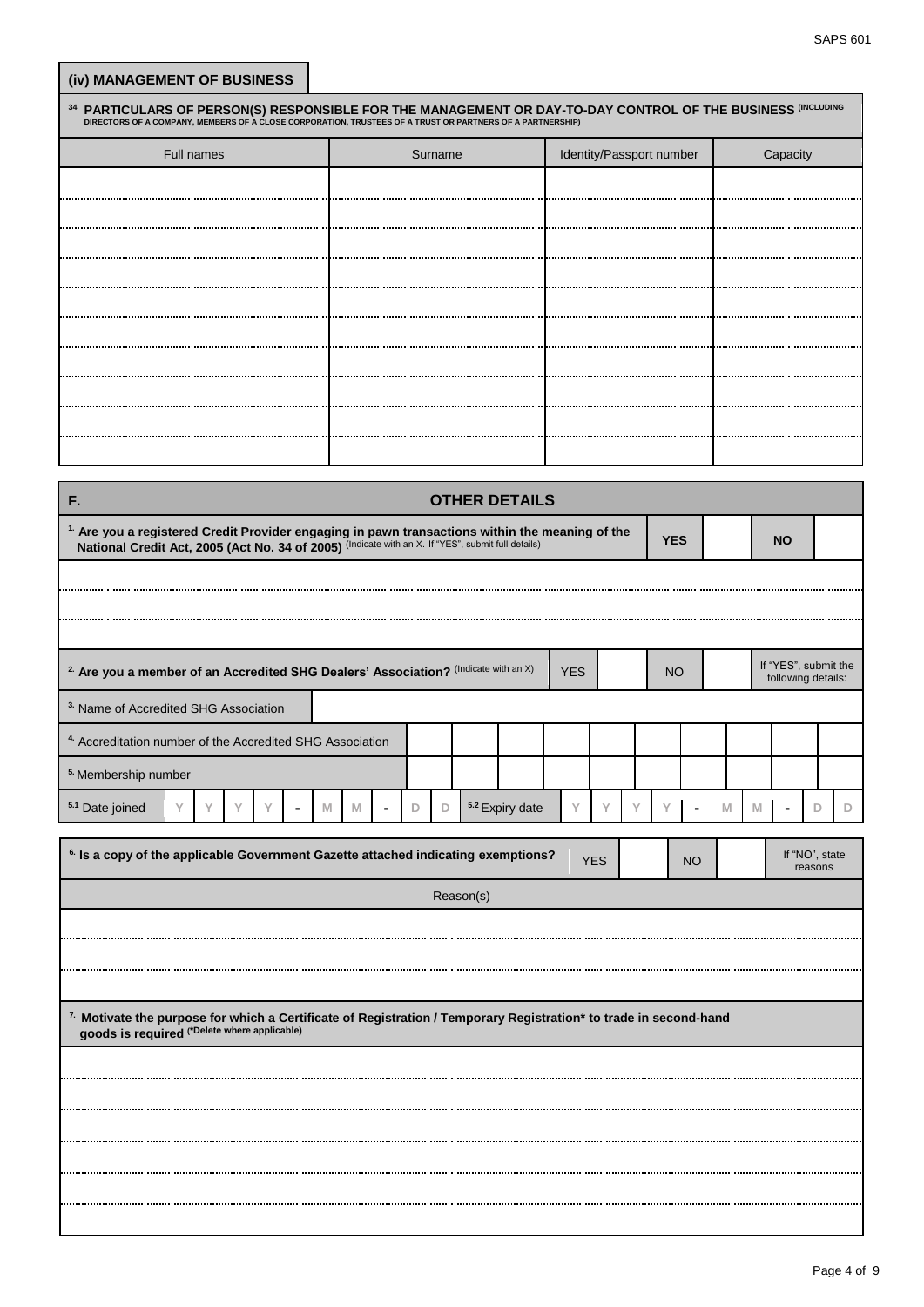| held by the applicant (if any) |                                                                                                                                                                                                                                                                                                                             |                      |            |                               |     |
|--------------------------------|-----------------------------------------------------------------------------------------------------------------------------------------------------------------------------------------------------------------------------------------------------------------------------------------------------------------------------|----------------------|------------|-------------------------------|-----|
|                                | <sup>9.</sup> How will records of goods be kept in terms of Regulation 8? (Indicate with an X)                                                                                                                                                                                                                              |                      |            |                               |     |
|                                |                                                                                                                                                                                                                                                                                                                             |                      |            |                               |     |
|                                | Electronic Data Base (ie. Computerized System)<br><sup>10.</sup> Describe the premises situated at the address indicated in Section "E" of this form, from where business will be conducted, with<br>reference to the location thereof as well as surrounding buildings (only applicable on a new registration application) |                      |            | Manual System (ie. Registers) |     |
|                                |                                                                                                                                                                                                                                                                                                                             |                      |            |                               |     |
|                                | <sup>11.</sup> Provide the physical address as well as a description of the premises where Temporary Registration is required<br>(Only applicable on "Temporary Registration")                                                                                                                                              |                      |            |                               |     |
|                                |                                                                                                                                                                                                                                                                                                                             |                      |            |                               |     |
|                                |                                                                                                                                                                                                                                                                                                                             |                      |            |                               |     |
|                                |                                                                                                                                                                                                                                                                                                                             |                      |            |                               |     |
|                                |                                                                                                                                                                                                                                                                                                                             |                      |            |                               |     |
|                                | <sup>12.</sup> Provide the physical address as well as a description of any other premises where second-hand goods will be stored<br>(if different from the address indicated in Section "E" of this form)                                                                                                                  |                      |            |                               |     |
|                                |                                                                                                                                                                                                                                                                                                                             |                      |            |                               |     |
|                                |                                                                                                                                                                                                                                                                                                                             |                      |            |                               |     |
|                                |                                                                                                                                                                                                                                                                                                                             |                      |            |                               |     |
|                                |                                                                                                                                                                                                                                                                                                                             |                      |            |                               |     |
|                                | <sup>13.</sup> Indicate the intended business hours during which the business will be open for trade<br>(attach applicable documentation in support thereof, where applicable)                                                                                                                                              |                      |            |                               |     |
| <sup>13.1</sup> Week Days      | FROM (DAY OF THE WEEK)                                                                                                                                                                                                                                                                                                      | TO (DAY OF THE WEEK) | 13.2 Hours | <b>FROM</b>                   | TO. |
| <sup>13.3</sup> Weekends       | FROM (DAY OF THE WEEK)                                                                                                                                                                                                                                                                                                      | TO (DAY OF THE WEEK) | 13.4 Hours | <b>FROM</b>                   | TO. |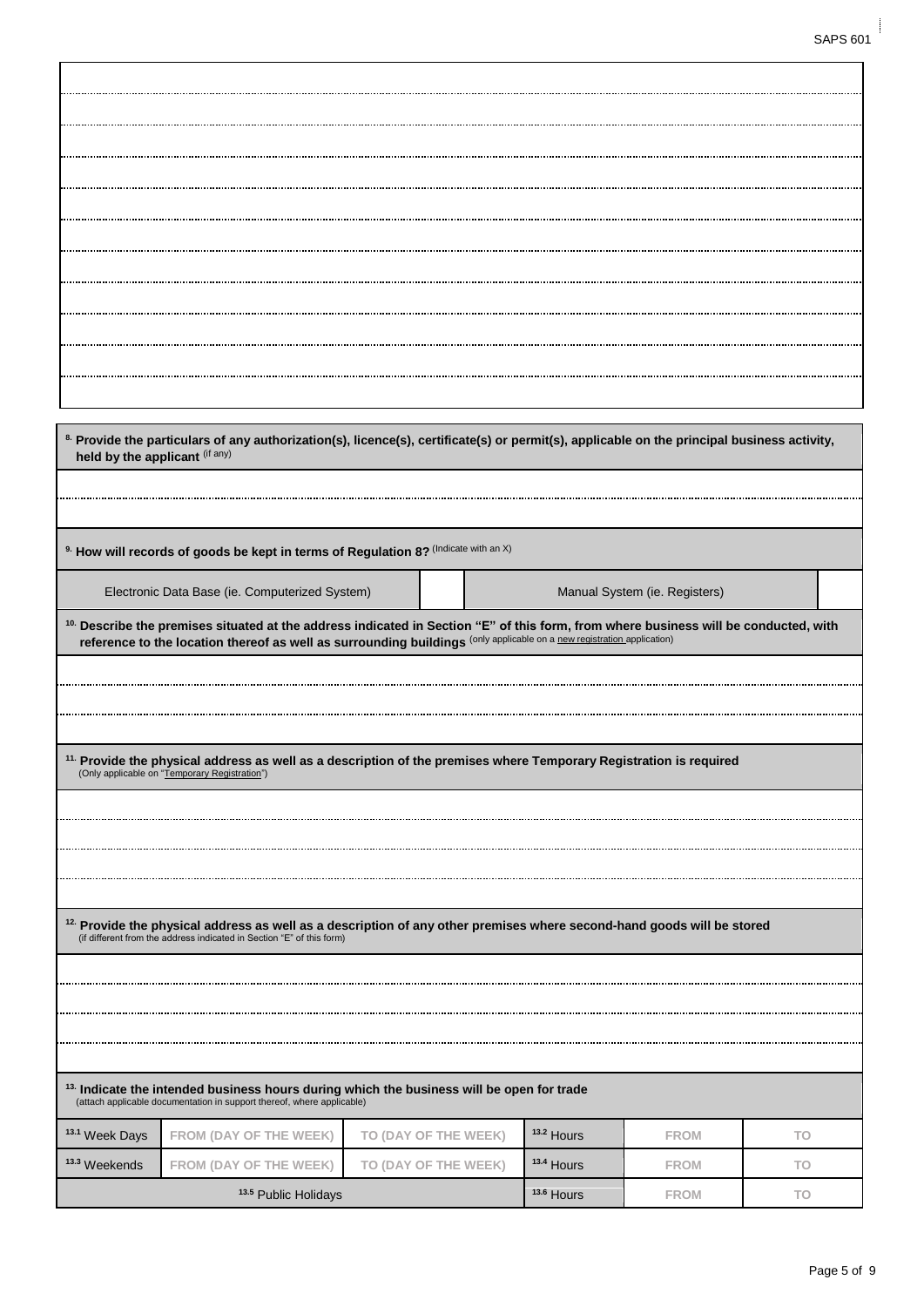| 14. Are you currently registered as a second-hand goods dealer/recycler in terms of the Act? (Indicate with an X) |           |   |   |   |   |                      |                |   |                                         |                                                                                                                                                                                                                                                                                                                                                                                                                                  |
|-------------------------------------------------------------------------------------------------------------------|-----------|---|---|---|---|----------------------|----------------|---|-----------------------------------------|----------------------------------------------------------------------------------------------------------------------------------------------------------------------------------------------------------------------------------------------------------------------------------------------------------------------------------------------------------------------------------------------------------------------------------|
| <b>YES</b>                                                                                                        | <b>NO</b> |   |   |   |   |                      |                |   | If "YES", submit the following details: |                                                                                                                                                                                                                                                                                                                                                                                                                                  |
| Police station                                                                                                    |           |   |   |   |   |                      |                |   | Registration number                     |                                                                                                                                                                                                                                                                                                                                                                                                                                  |
| Police station                                                                                                    |           |   |   |   |   |                      |                |   | <b>Registration number</b>              |                                                                                                                                                                                                                                                                                                                                                                                                                                  |
| Police station                                                                                                    |           |   |   |   |   |                      |                |   | Registration number                     |                                                                                                                                                                                                                                                                                                                                                                                                                                  |
| Police station                                                                                                    |           |   |   |   |   |                      |                |   | <b>Registration number</b>              |                                                                                                                                                                                                                                                                                                                                                                                                                                  |
| Police station                                                                                                    |           |   |   |   |   |                      |                |   | <b>Registration number</b>              |                                                                                                                                                                                                                                                                                                                                                                                                                                  |
| 15. Are there currently any application(s) for registration pending? (Indicate with an X)                         |           |   |   |   |   |                      |                |   |                                         |                                                                                                                                                                                                                                                                                                                                                                                                                                  |
| <b>YES</b>                                                                                                        | <b>NO</b> |   |   |   |   |                      |                |   | If "YES", submit the following details: |                                                                                                                                                                                                                                                                                                                                                                                                                                  |
| Police station                                                                                                    |           |   |   |   |   |                      |                |   | Reference number                        |                                                                                                                                                                                                                                                                                                                                                                                                                                  |
| Police station                                                                                                    |           |   |   |   |   |                      |                |   | Reference number                        |                                                                                                                                                                                                                                                                                                                                                                                                                                  |
| Police station                                                                                                    |           |   |   |   |   |                      |                |   | Reference number                        |                                                                                                                                                                                                                                                                                                                                                                                                                                  |
| Police station                                                                                                    |           |   |   |   |   |                      |                |   | Reference number                        |                                                                                                                                                                                                                                                                                                                                                                                                                                  |
| Police station                                                                                                    |           |   |   |   |   |                      |                |   | Reference number                        |                                                                                                                                                                                                                                                                                                                                                                                                                                  |
| <sup>16.</sup> Was any application in terms of the Act ever refused in the past?                                  |           |   |   |   |   | (Indicate with an X) |                |   |                                         |                                                                                                                                                                                                                                                                                                                                                                                                                                  |
|                                                                                                                   | <b>NO</b> |   |   |   |   |                      |                |   | If "YES", submit the following details: |                                                                                                                                                                                                                                                                                                                                                                                                                                  |
| <b>YES</b>                                                                                                        |           |   |   |   |   |                      |                |   | Reference number                        |                                                                                                                                                                                                                                                                                                                                                                                                                                  |
| Police station                                                                                                    |           |   |   |   |   |                      |                |   |                                         |                                                                                                                                                                                                                                                                                                                                                                                                                                  |
| Police station<br>offence of which dishonesty is an element? (Indicate with an X)                                 |           |   |   |   |   |                      |                |   | Reference number                        | <sup>17.</sup> Have you ever in the preceding five (5) years in the RSA or elsewhere been sentenced to imprisonment without the option of a fine<br>in respect of any cases of fraud, theft or corrupt activities as referred to in the Prevention and Combatting of Corrupt Activities Act,<br>2004 (Act No. 12 of 2004), or any contravention of the Corruption Act, 1992 (Act No. 94 of 1992), or the commission of any other |
| Yes                                                                                                               | <b>No</b> |   |   |   |   |                      |                |   | If "YES", submit the following details: |                                                                                                                                                                                                                                                                                                                                                                                                                                  |
| Police station                                                                                                    |           |   |   |   |   |                      | Police station |   |                                         |                                                                                                                                                                                                                                                                                                                                                                                                                                  |
| Case number                                                                                                       |           |   |   |   |   |                      | Case number    |   |                                         |                                                                                                                                                                                                                                                                                                                                                                                                                                  |
| Offence                                                                                                           |           |   |   |   |   |                      | Offence        |   |                                         |                                                                                                                                                                                                                                                                                                                                                                                                                                  |
| Sentence                                                                                                          |           |   |   |   |   |                      | Sentence       |   |                                         |                                                                                                                                                                                                                                                                                                                                                                                                                                  |
| and sentenced to a fine exceeding R1 000? (Indicate with an X)                                                    |           |   |   |   |   |                      |                |   |                                         | <sup>18.</sup> Have you ever in the preceding ten(10) years been convicted of an offence in terms of this Act or the previous Act, irrespective of<br>the sentence imposed, and was within five years after the conviction again convicted of an offence in terms of any of the said Acts                                                                                                                                        |
| <b>Yes</b>                                                                                                        | <b>No</b> |   |   |   |   |                      |                |   | If "YES", submit the following details: |                                                                                                                                                                                                                                                                                                                                                                                                                                  |
| Police station                                                                                                    |           |   |   |   |   |                      | Police station |   |                                         |                                                                                                                                                                                                                                                                                                                                                                                                                                  |
| Case number                                                                                                       |           |   |   |   |   |                      | Case number    |   |                                         |                                                                                                                                                                                                                                                                                                                                                                                                                                  |
| Offence                                                                                                           |           |   |   |   |   |                      | Offence        |   |                                         |                                                                                                                                                                                                                                                                                                                                                                                                                                  |
| Sentence                                                                                                          |           |   |   |   |   |                      | Sentence       |   |                                         |                                                                                                                                                                                                                                                                                                                                                                                                                                  |
|                                                                                                                   |           |   |   |   |   |                      |                |   |                                         |                                                                                                                                                                                                                                                                                                                                                                                                                                  |
| Yes                                                                                                               | No        |   |   |   |   |                      |                |   | If "YES", submit the following details: |                                                                                                                                                                                                                                                                                                                                                                                                                                  |
| 19. Are you an un-rehabilitated insolvent? (Indicate with an X)<br>Date of sequestration/liquidation              |           | Y | Υ | Υ | M | M                    |                | D | D                                       | Details of sequestration/liquidation:                                                                                                                                                                                                                                                                                                                                                                                            |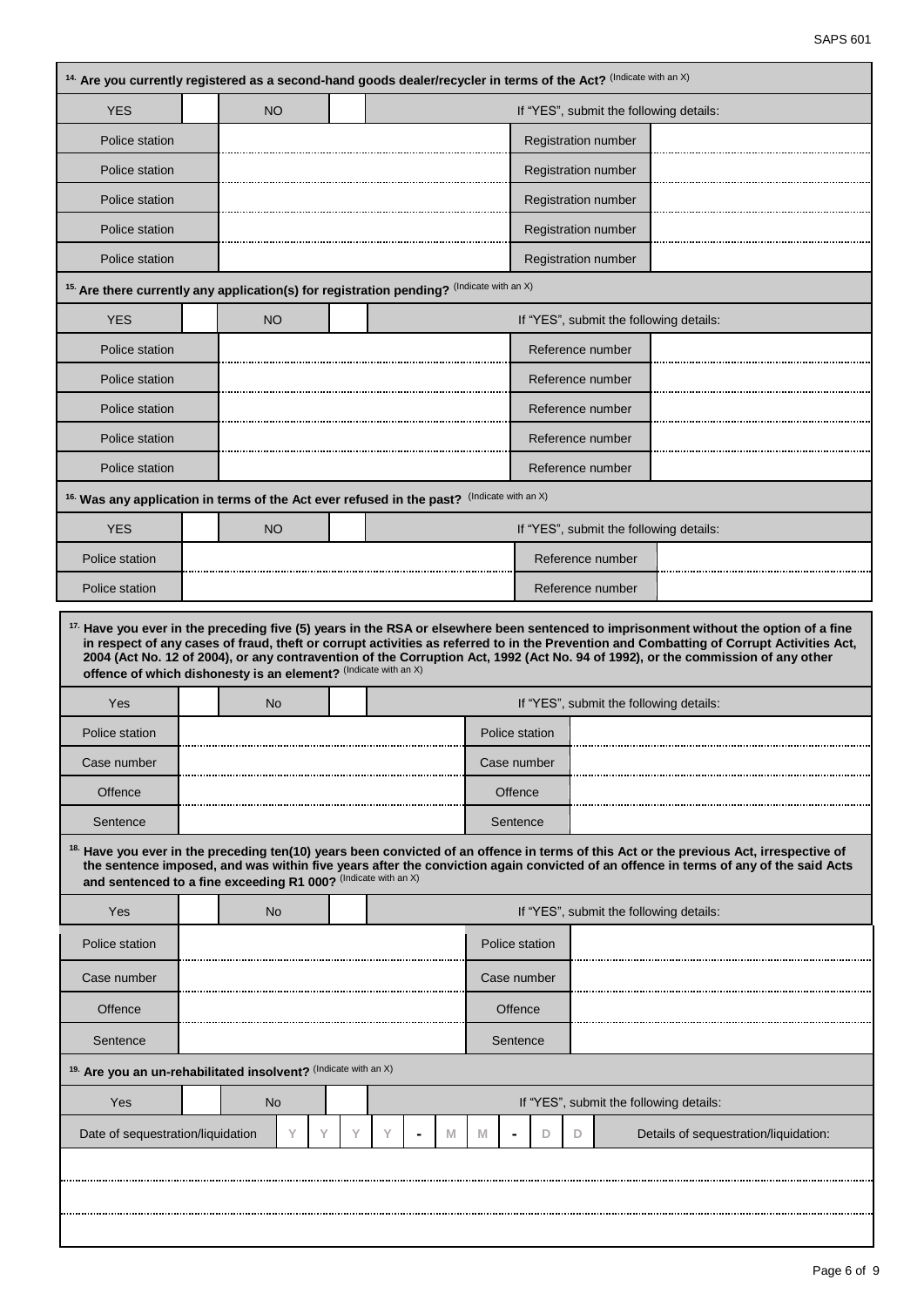| Yes                                                                                            | <b>No</b>                                                            | If "YES", submit the following details:                                                                                             |
|------------------------------------------------------------------------------------------------|----------------------------------------------------------------------|-------------------------------------------------------------------------------------------------------------------------------------|
|                                                                                                | Details of such law and disqualification:                            |                                                                                                                                     |
|                                                                                                |                                                                      |                                                                                                                                     |
|                                                                                                |                                                                      |                                                                                                                                     |
|                                                                                                |                                                                      | 21. Provide any other information which may be relevant to determine the suitability for registration as a second-hand goods dealer |
|                                                                                                |                                                                      |                                                                                                                                     |
|                                                                                                |                                                                      |                                                                                                                                     |
|                                                                                                |                                                                      |                                                                                                                                     |
|                                                                                                |                                                                      |                                                                                                                                     |
|                                                                                                |                                                                      |                                                                                                                                     |
|                                                                                                |                                                                      |                                                                                                                                     |
|                                                                                                |                                                                      |                                                                                                                                     |
|                                                                                                |                                                                      |                                                                                                                                     |
|                                                                                                |                                                                      |                                                                                                                                     |
|                                                                                                |                                                                      |                                                                                                                                     |
| G.                                                                                             |                                                                      | SIGNATURE OF APPLICANT, POLICE OFFICIAL AND WITNESS                                                                                 |
| <sup>1.</sup> DECLARATION BY APPLICANT                                                         |                                                                      |                                                                                                                                     |
|                                                                                                |                                                                      | $1.2$ Date<br>Υ<br>Υ<br>Υ<br>D<br>Y<br>M<br>M                                                                                       |
|                                                                                                |                                                                      | <sup>1.3</sup> Name and surname of applicant in block letters                                                                       |
|                                                                                                | 1.1 PHOTO OF APPLICANT                                               | <sup>1.4</sup> Place                                                                                                                |
|                                                                                                |                                                                      |                                                                                                                                     |
|                                                                                                |                                                                      |                                                                                                                                     |
|                                                                                                |                                                                      |                                                                                                                                     |
|                                                                                                |                                                                      | <sup>1.5</sup> Signature of applicant                                                                                               |
|                                                                                                | <sup>2</sup> PARTICULARS OF POLICE OFFICIAL DEALING WITH APPLICATION |                                                                                                                                     |
|                                                                                                |                                                                      |                                                                                                                                     |
|                                                                                                |                                                                      |                                                                                                                                     |
|                                                                                                | <sup>2.1</sup> Name of Police Official in block letters              | <sup>2.2</sup> Persal number of Police Official                                                                                     |
|                                                                                                |                                                                      |                                                                                                                                     |
|                                                                                                |                                                                      | <sup>2.4</sup> Signature of Police Official                                                                                         |
|                                                                                                |                                                                      |                                                                                                                                     |
| <sup>2.3</sup> Rank of Police Official in block letters<br><sup>3</sup> PARTICULARS OF WITNESS |                                                                      |                                                                                                                                     |
|                                                                                                |                                                                      |                                                                                                                                     |
|                                                                                                | 3.1 Initials and Surname of witness in block letters                 | <sup>3.2</sup> Persal number of witness                                                                                             |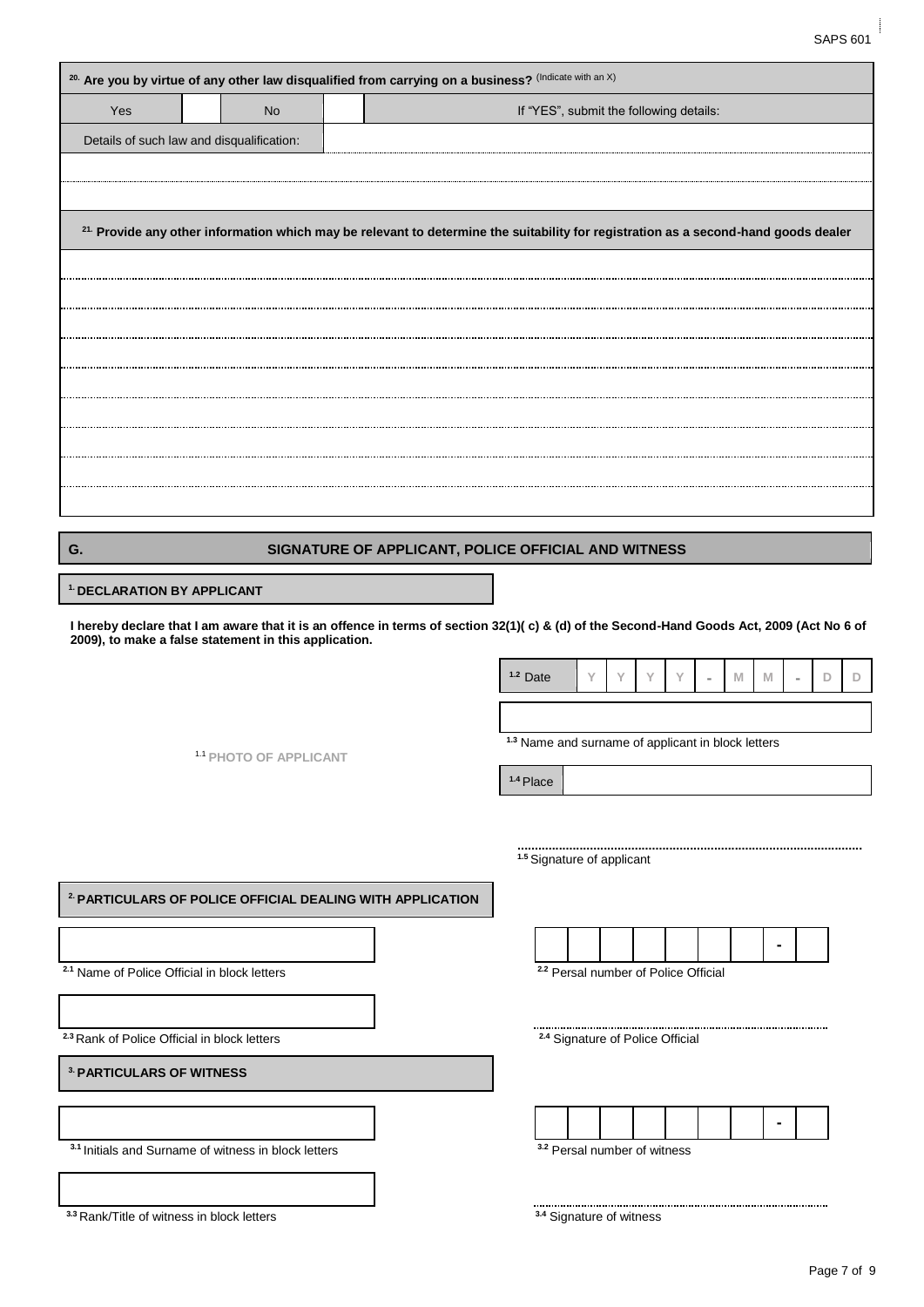| <sup>1.</sup> Name and surname of interpreter    |                                                                                                                                                                                                                                                                                                                                                                                                                                                                                                                                                                                                                                                                                                                                                                                                                                                                                                                                                                                                                                                                                                                                                                                                                                                                          |  |  |  |  |  |  |  |  |
|--------------------------------------------------|--------------------------------------------------------------------------------------------------------------------------------------------------------------------------------------------------------------------------------------------------------------------------------------------------------------------------------------------------------------------------------------------------------------------------------------------------------------------------------------------------------------------------------------------------------------------------------------------------------------------------------------------------------------------------------------------------------------------------------------------------------------------------------------------------------------------------------------------------------------------------------------------------------------------------------------------------------------------------------------------------------------------------------------------------------------------------------------------------------------------------------------------------------------------------------------------------------------------------------------------------------------------------|--|--|--|--|--|--|--|--|
|                                                  |                                                                                                                                                                                                                                                                                                                                                                                                                                                                                                                                                                                                                                                                                                                                                                                                                                                                                                                                                                                                                                                                                                                                                                                                                                                                          |  |  |  |  |  |  |  |  |
| <sup>3.</sup> Residential address of interpreter |                                                                                                                                                                                                                                                                                                                                                                                                                                                                                                                                                                                                                                                                                                                                                                                                                                                                                                                                                                                                                                                                                                                                                                                                                                                                          |  |  |  |  |  |  |  |  |
|                                                  |                                                                                                                                                                                                                                                                                                                                                                                                                                                                                                                                                                                                                                                                                                                                                                                                                                                                                                                                                                                                                                                                                                                                                                                                                                                                          |  |  |  |  |  |  |  |  |
| <sup>5.</sup> Postal address of interpreter      | <b>PARTICULARS OF INTERPRETER</b><br>(This section must be completed only if the applicant cannot read or write or does not understand the content of this form)<br><sup>2.</sup> Identity/Passport number of interpreter<br><sup>4</sup> Postal Code<br><sup>6.</sup> Postal Code<br>7.1 Home Tel No<br>7.2 Cellphone number<br>$\overline{(}$<br>$\lambda$<br>$\lambda$<br>$\overline{ }$<br>7.3 Work Tel No<br>7.4 Fax No<br>$\left($<br>$\overline{(}$<br>$\mathcal{E}$<br>$\lambda$<br>7.5 E-mail address<br>9.70<br>(language)<br><sup>11.</sup> Date<br>Y<br>Y<br>Υ<br>M<br>Y<br>M<br>D<br>$\blacksquare$<br>$\blacksquare$<br>10. Signature of Interpreter<br><sup>10.</sup> Signature of Interpreter<br><sup>13.</sup> Place<br><sup>12.</sup> Rank/Title of Interpreter in block letters<br><sup>14.</sup> Persal number of Interpreter (Where applicable)<br>FOR OFFICIAL USE BY THE DESIGNATED SECOND-HAND GOODS OFFICE<br><sup>1.</sup> RECOMMENDATION REGARDING THE APPLICATION (Indicate with an X)<br><sup>1.2</sup> New Registration not recommended<br><sup>1.3</sup> Temporary Registration recommended<br><sup>1.4</sup> Temporary Registration not recommended<br><sup>1.5</sup> Reasons for recommendation (See Regulation 7(1), where applicable) |  |  |  |  |  |  |  |  |
|                                                  |                                                                                                                                                                                                                                                                                                                                                                                                                                                                                                                                                                                                                                                                                                                                                                                                                                                                                                                                                                                                                                                                                                                                                                                                                                                                          |  |  |  |  |  |  |  |  |
|                                                  |                                                                                                                                                                                                                                                                                                                                                                                                                                                                                                                                                                                                                                                                                                                                                                                                                                                                                                                                                                                                                                                                                                                                                                                                                                                                          |  |  |  |  |  |  |  |  |
| <sup>7</sup> Contact details of<br>interpreter   |                                                                                                                                                                                                                                                                                                                                                                                                                                                                                                                                                                                                                                                                                                                                                                                                                                                                                                                                                                                                                                                                                                                                                                                                                                                                          |  |  |  |  |  |  |  |  |
|                                                  |                                                                                                                                                                                                                                                                                                                                                                                                                                                                                                                                                                                                                                                                                                                                                                                                                                                                                                                                                                                                                                                                                                                                                                                                                                                                          |  |  |  |  |  |  |  |  |
| <sup>8.</sup> Interpreted from<br>(language)     |                                                                                                                                                                                                                                                                                                                                                                                                                                                                                                                                                                                                                                                                                                                                                                                                                                                                                                                                                                                                                                                                                                                                                                                                                                                                          |  |  |  |  |  |  |  |  |
|                                                  |                                                                                                                                                                                                                                                                                                                                                                                                                                                                                                                                                                                                                                                                                                                                                                                                                                                                                                                                                                                                                                                                                                                                                                                                                                                                          |  |  |  |  |  |  |  |  |
|                                                  |                                                                                                                                                                                                                                                                                                                                                                                                                                                                                                                                                                                                                                                                                                                                                                                                                                                                                                                                                                                                                                                                                                                                                                                                                                                                          |  |  |  |  |  |  |  |  |
|                                                  |                                                                                                                                                                                                                                                                                                                                                                                                                                                                                                                                                                                                                                                                                                                                                                                                                                                                                                                                                                                                                                                                                                                                                                                                                                                                          |  |  |  |  |  |  |  |  |
|                                                  |                                                                                                                                                                                                                                                                                                                                                                                                                                                                                                                                                                                                                                                                                                                                                                                                                                                                                                                                                                                                                                                                                                                                                                                                                                                                          |  |  |  |  |  |  |  |  |
| L.                                               |                                                                                                                                                                                                                                                                                                                                                                                                                                                                                                                                                                                                                                                                                                                                                                                                                                                                                                                                                                                                                                                                                                                                                                                                                                                                          |  |  |  |  |  |  |  |  |
|                                                  |                                                                                                                                                                                                                                                                                                                                                                                                                                                                                                                                                                                                                                                                                                                                                                                                                                                                                                                                                                                                                                                                                                                                                                                                                                                                          |  |  |  |  |  |  |  |  |
| <sup>1.1</sup> New Registration recommended      |                                                                                                                                                                                                                                                                                                                                                                                                                                                                                                                                                                                                                                                                                                                                                                                                                                                                                                                                                                                                                                                                                                                                                                                                                                                                          |  |  |  |  |  |  |  |  |
|                                                  |                                                                                                                                                                                                                                                                                                                                                                                                                                                                                                                                                                                                                                                                                                                                                                                                                                                                                                                                                                                                                                                                                                                                                                                                                                                                          |  |  |  |  |  |  |  |  |
|                                                  |                                                                                                                                                                                                                                                                                                                                                                                                                                                                                                                                                                                                                                                                                                                                                                                                                                                                                                                                                                                                                                                                                                                                                                                                                                                                          |  |  |  |  |  |  |  |  |
|                                                  |                                                                                                                                                                                                                                                                                                                                                                                                                                                                                                                                                                                                                                                                                                                                                                                                                                                                                                                                                                                                                                                                                                                                                                                                                                                                          |  |  |  |  |  |  |  |  |
|                                                  |                                                                                                                                                                                                                                                                                                                                                                                                                                                                                                                                                                                                                                                                                                                                                                                                                                                                                                                                                                                                                                                                                                                                                                                                                                                                          |  |  |  |  |  |  |  |  |
|                                                  |                                                                                                                                                                                                                                                                                                                                                                                                                                                                                                                                                                                                                                                                                                                                                                                                                                                                                                                                                                                                                                                                                                                                                                                                                                                                          |  |  |  |  |  |  |  |  |
|                                                  |                                                                                                                                                                                                                                                                                                                                                                                                                                                                                                                                                                                                                                                                                                                                                                                                                                                                                                                                                                                                                                                                                                                                                                                                                                                                          |  |  |  |  |  |  |  |  |
|                                                  |                                                                                                                                                                                                                                                                                                                                                                                                                                                                                                                                                                                                                                                                                                                                                                                                                                                                                                                                                                                                                                                                                                                                                                                                                                                                          |  |  |  |  |  |  |  |  |
|                                                  |                                                                                                                                                                                                                                                                                                                                                                                                                                                                                                                                                                                                                                                                                                                                                                                                                                                                                                                                                                                                                                                                                                                                                                                                                                                                          |  |  |  |  |  |  |  |  |
|                                                  |                                                                                                                                                                                                                                                                                                                                                                                                                                                                                                                                                                                                                                                                                                                                                                                                                                                                                                                                                                                                                                                                                                                                                                                                                                                                          |  |  |  |  |  |  |  |  |
|                                                  |                                                                                                                                                                                                                                                                                                                                                                                                                                                                                                                                                                                                                                                                                                                                                                                                                                                                                                                                                                                                                                                                                                                                                                                                                                                                          |  |  |  |  |  |  |  |  |
|                                                  |                                                                                                                                                                                                                                                                                                                                                                                                                                                                                                                                                                                                                                                                                                                                                                                                                                                                                                                                                                                                                                                                                                                                                                                                                                                                          |  |  |  |  |  |  |  |  |
|                                                  |                                                                                                                                                                                                                                                                                                                                                                                                                                                                                                                                                                                                                                                                                                                                                                                                                                                                                                                                                                                                                                                                                                                                                                                                                                                                          |  |  |  |  |  |  |  |  |
|                                                  |                                                                                                                                                                                                                                                                                                                                                                                                                                                                                                                                                                                                                                                                                                                                                                                                                                                                                                                                                                                                                                                                                                                                                                                                                                                                          |  |  |  |  |  |  |  |  |
|                                                  |                                                                                                                                                                                                                                                                                                                                                                                                                                                                                                                                                                                                                                                                                                                                                                                                                                                                                                                                                                                                                                                                                                                                                                                                                                                                          |  |  |  |  |  |  |  |  |